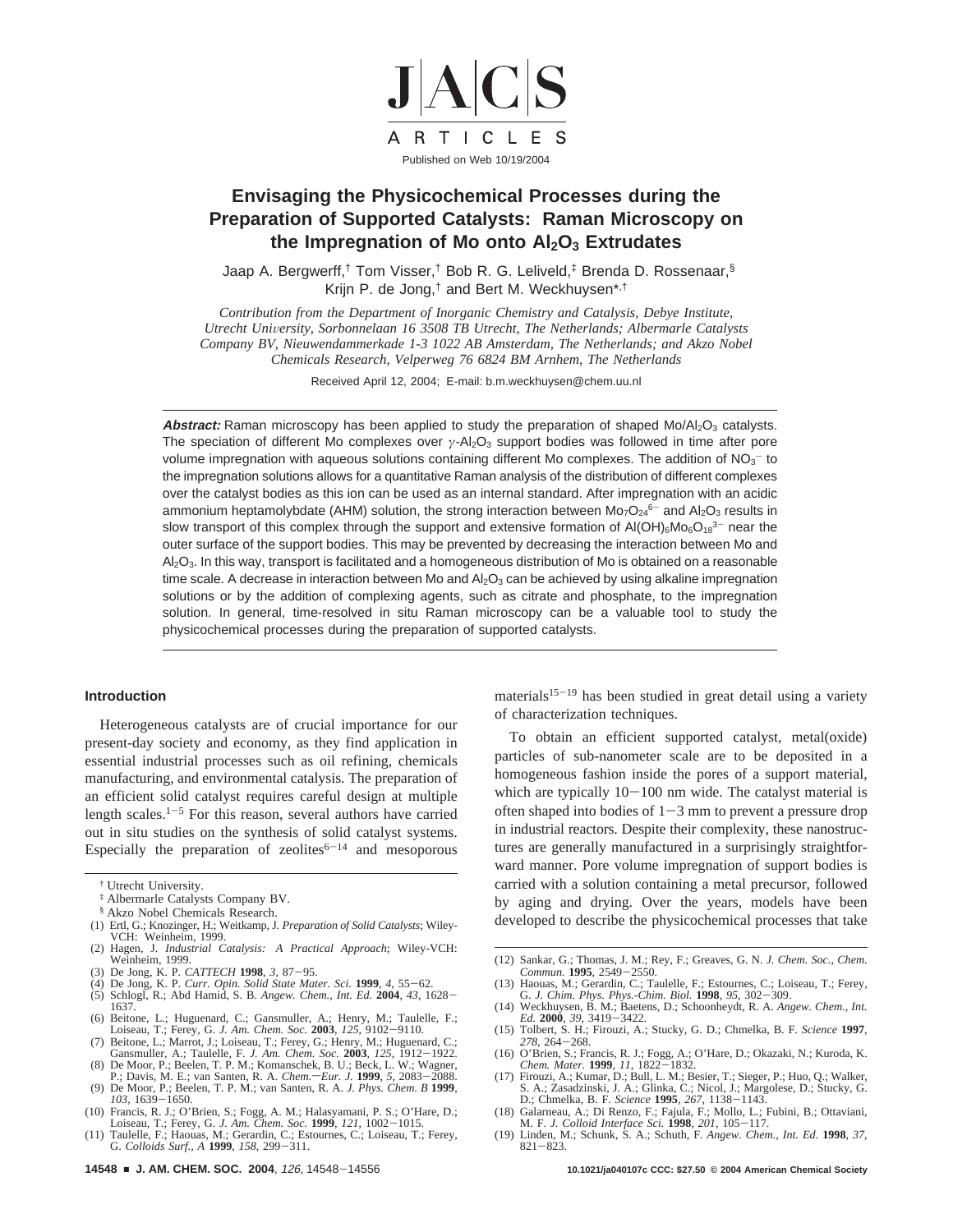place during the preparation of supported catalyst bodies,  $20-27$ but in all cases characterization was carried out after drying and/or calcination. Spectroscopic studies that focus on the interaction between metal precursors and the support have generally been carried out on powder supports. $28-33$ 

It is generally accepted that, after impregnation, imbibition of the water phase by the support is practically instantaneous due to the huge capillary suction created by its pore system. However, as a result of the interaction between the metal complexes in solution and the surface of the support, transport of the metal precursor can be much slower.<sup>21,22</sup> It may take considerable time before a homogeneous distribution of the metal precursor over the support bodies is achieved and irreversible adsorption can even result in an eggshell distribution of the active phase.<sup>21,34-36</sup> To allow for equilibration of the system, an aging step is therefore applied before drying in industrial catalyst preparation. In this study, this equilibration process after the impregnation of  $\gamma$ -Al<sub>2</sub>O<sub>3</sub> support bodies with Mo-precursor solutions is followed using Raman microscopy.

 $(Co)MoS<sub>2</sub>$  and  $(Ni)MoS<sub>2</sub>$  on alumina catalysts are the key catalysts for the hydrotreating process, in which sulfur, nitrogen, and metals are removed from fuel streams. While the  $MoS<sub>2</sub>$  is the active phase, cobalt and nickel act as a promoter in these systems. Catalyst manufacturers produce these catalysts by incipient wetness impregnation of  $\gamma$ -Al<sub>2</sub>O<sub>3</sub> extrudates with a solution containing both the Mo and Co/Ni precursors, followed by consecutive drying, calcination, and sulfidation steps. The activity of the final catalyst is strongly dependent on the nature of the MoO*<sup>x</sup>* phase obtained after impregnation and hence on the properties of the impregnation solution. It is therefore not surprising that over the years a vast amount of research has been dedicated to the understanding of the interaction of aqueous

- (20) Komiyama, M. *Catal. Rev.*-Sci. Eng. 1985, 27, 341-372.
- (21) Lee, S. Y.; Aris, R. *Catal. Re*V*.*s*Sci. Eng.* **<sup>1985</sup>**, *<sup>27</sup>*, 207-340.
- 
- (22) De Jong, K. P. *Stud. Surf. Sci. Catal.* **1991**, 63, 19–36.<br>(23) Okamoto, Y.; Arima, Y.; Nakai, K.; Umeno, S.; Katada, N.; Yoshida, H.;<br>Tanaka, T.; Yamada, M.; Akai, Y.; Segawa, K.; Nishijima, A.; Matsumoto,
- H.; Niwa, M.; Uchijima, T. *Appl. Catal., A* **<sup>1998</sup>**, *<sup>170</sup>*, 315-328. (24) Okamoto, Y.; Arima, Y.; Hagio, M.; Nakai, K.; Umeno, S.; Akai, Y.; Uchikawa, K.; Inamura, K.; Ushikubo, T.; Katada, N.; Hasegawa, S.; Yoshida, H.; Tanaka, T.; Isoda, T.; Mochida, I.; Segawa, K.; Nishijima, A.; Yamada, M.; Matsumoto, H.; Niwa, M.; Uchijima, T. *Appl. Catal., A*
- **<sup>1998</sup>**, *<sup>170</sup>*, 329-342. (25) Okamoto, Y.; Umeno, S.; Arima, Y.; Nakai, K.; Takahashi, T.; Uchikawa, K.; Inamura, K.; Akai, Y.; Chiyoda, O.; Katada, N.; Shishido, T.; Hattori, H.; Hasegawa, S.; Yoshida, H.; Segawa, K.; Koizumi, N.; Yamada, M.;
- Nishijima, A.; Kabe, T.; Ishihara, A.; Isoda, T.; Mochida, I.; Matsumoto, H.; Niwa, M.; Uchijima, T. Appl. Catal., A 1998, 170, 343-357.<br>(26) Okamoto, Y.; Umeno, S.; Shiraki, Y.; Arima, Y.; Nakai, K.; Chiyoda, O.; Yoshida, Mochida, I.; Ishihara, A.; Kabe, T.; Nishijima, A.; Matsumoto, H.; Niwa, M.; Uchijima, T. Appl. Catal. A-Gen. 1998, 170, 359–379.<br>(27) Santhanam, N.; Conforti, T. A.; Spieker, W.; Regalbuto, J. R. Catal. Today
- 
- **1994**, 21, 141-156.<br>
(28) Carrier, X.; Lambert, J. F.; Che, M. *J. Am. Chem. Soc.* **1997**, *119*, 10137-<br> **10146.** 10146.
- (29) Carrier, X.; de la Caillerie, J. B. D.; Lambert, J. F.; Che, M. *J. Am. Chem. Soc.* **<sup>1999</sup>**, *<sup>121</sup>*, 3377-3381. (30) Carriat, J. Y.; Che, M.; Kermarec, M.; Verdaguer, M.; Michalowicz, A. *J.*
- *Am. Chem. Soc.* **<sup>1998</sup>**, *<sup>120</sup>*, 2059-2070. (31) Trouillet, L.; Toupance, T.; Villain, F.; Louis, C. *Phys. Chem. Chem. Phys.*
- **2000**, *2*, 2005-2014.<br>
(32) Weckhuysen, B. M.; Wachs, I. E.; Schoonheydt, R. A. *Chem. Rev.* **1996**,<br>
96. 3327-3349.
- *<sup>96</sup>*, 3327-3349. (33) Weckhuysen, B. M. *In-situ spectroscopy of catalysts*; American Scientific Publishers: Stevenson Ranch, CA, 2004.
- (34) Lekhal, A.; Glasser, B. J.; Khinast, J. G. *Chem. Eng. Sci.* **<sup>2001</sup>**, *<sup>56</sup>*, 4473- 4487.
- (35) Lekhal, A.; Glasser, B. J.; Khinast, J. G. *Chem. Eng. Sci.* **<sup>2004</sup>**, *<sup>59</sup>*, 1063- 1077.
- (36) Neimark, A. V.; Kheifez, L. I.; Fenelonov, V. B. *Ind. Eng. Chem. Prod. Res. De*V*.* **<sup>1981</sup>**, *<sup>20</sup>*, 439-450.

**Table 1.** Chemical Composition and pH of the Impregnation Solutions Used for the Preparation of Supported Molybdenum Oxide Catalysts

| name        | [Mo] (M) | [P] (M) | [citrate] (M) | $[NO3^{-}](M)$ | pH  |
|-------------|----------|---------|---------------|----------------|-----|
| $Mo-pH5.2$  | 1.00     |         |               | 0.66           | 5.2 |
| $Mo-pH9.0$  | 1.00     |         |               | 0.66           | 9.0 |
| Mo-citrate  | 1.00     |         | 1.00          | 0.66           | 0.5 |
| $Mo-P(0.5)$ | 1.00     | 0.50    |               | 0.66           | 2.0 |
| $Mo-P(1.0)$ | 1.00     | 1.00    |               | 0.66           | 2.0 |
|             |          |         |               |                |     |

Mo complexes with  $Al_2O_3$  surfaces.<sup>28,37-46</sup> Raman spectroscopy is a powerful method to monitor the nature of the Mo complexes in both the impregnation solution and in wet, dried, and calcined catalysts and has therefore found extensive application in this field of research.37,38,40-42,47-<sup>51</sup>

In this work, the first application of Raman microscopy to monitor the physicochemical processes during the preparation of supported catalysts is presented. The methodology has been explored for the impregnation of  $Al_2O_3$  pellets with solutions containing different  $Mo^{6+}$  complexes but is applicable to many supported metal catalyst systems. By making cross-sectional scans, Raman spectra are recorded at different positions inside the individual catalyst bodies. This procedure can be repeated at several points in time after impregnation, which allows one to monitor the transport and formation of different Mo complexes in the pore system of the support as a function of time. Mapping of the different Mo complexes as a function of place and time can be obtained. Impregnation is carried out using Mo solutions of different pH, enabling the study of the interaction between the  $MoO<sub>4</sub><sup>2-</sup>$  and  $Mo<sub>7</sub>O<sub>24</sub><sup>6-</sup>$  anions and the  $Al_2O_3$  support. Furthermore, the effect of complexing agents, such as citrate and phosphate, has been investigated.

#### **Experimental Section**

Cylindrical *γ*-Al<sub>2</sub>O<sub>3</sub> pellets (Engelhard) were calcined at 600 °C for 6 h and stored at 120 °C before impregnation. The pore volume of the support was  $1.1 \text{ mL/g}$ , while its surface area was  $200 \text{ m}^2/\text{g}$ . The pellets were 3 mm in both length and diameter. The point of zero charge (PZC) of the  $\gamma$ -Al<sub>2</sub>O<sub>3</sub> was determined to be between 8.8 and 9.0 by potentiometric mass titrations.52 Pore volume impregnation was carried out using 1 M Mo solutions, yielding a 15-wt  $%$  MoO<sub>3</sub> loading in the final catalyst. Care was taken that the impregnation solution was homogeneously distributed over all particles by rotating the impregnation vessel continuously. After impregnation, the support bodies were kept in a closed vessel to prevent evaporation of water. At several points in time after impregnation, pellets were cleaved in the middle, perpendicular to their axis, using a razor blade. Raman spectra were

- (37) Knözinger, H.; Jeziorowski, H. *J. Phys. Chem.* **1978**, 82, 2002-2005.<br>(38) Jeziorowski, H.; Knözinger, H.; Grange, P.; Gajardo, P. *J. Phys. Chem.*
- 
- Grimblot, J. Catal. Today 1998, 41, 111–128.
- (39) Grimblot, J. *Catal. Today* **<sup>1998</sup>**, *<sup>41</sup>*, 111-128. (40) Mestl, G.; Srinivasan, T. K. K. *Catal. Re*V*.*s*Sci. Eng.* **<sup>1998</sup>**, *<sup>40</sup>*, 451-570.
- 
- (41) Jeziorowski, H.; Knözinger, H. *J. Phys. Chem.* **1979**, 83, 1166–1173. (42) Wang, L.; Hall, W. K. *J. Catal.* **1980**, 66, 251–255. (43) Carrier, X.; Lambert, J. F.; Kuba, S.; Knozinger, H.; Che, M. *J. Mol. Struct.*
- **2003**, *656*, 231–238.<br>(44) Cheng, W. C.; Luthra, N. P. J. Catal. **1988**, 109, 163–169.
- (44) Cheng, W. C.; Luthra, N. P. *J. Catal.* **<sup>1988</sup>**, *<sup>109</sup>*, 163-169. (45) Van Veen, J. A. R.; Hendriks, P.; Romers, E.; Andrea, R. R. *J. Phys. Chem.*
- **<sup>1990</sup>**, *<sup>94</sup>*, 5275-5282. (46) Van Veen, J. A. R.; Hendriks, P.; Andrea, R. R.; Romers, E.; Wilson, A.
- 
- E. *J. Phys. Chem.* **<sup>1990</sup>**, *<sup>94</sup>*, 5282-5285. (47) Deo, G.; Wachs, I. E. *J. Phys. Chem.* **<sup>1991</sup>**, *<sup>95</sup>*, 5889-5895. (48) Banares, M. A.; Wachs, I. E. *J. Raman Spectrosc.* **<sup>2002</sup>**, *<sup>33</sup>*, 359-380.
- (49) Wachs, I. E. *Catal. Today* **<sup>1996</sup>**, *<sup>27</sup>*, 437-455.
- (50) Chen, K.; Xie, S.; Bell, A. T.; Iglesia, E. *J. Catal.* **<sup>2001</sup>**, *<sup>198</sup>*, 232-242.
- (51) Le Bihan, L.; Blanchard, P.; Fournier, M.; Grimblot, J.; Payen, E. *J. Chem.*
- *Soc., Faraday Trans.* **<sup>1998</sup>**, *<sup>94</sup>*, 937-940. (52) Vakros, J.; Kordulis, C.; Lycourghiotis, A. *Chem. Commun.* **<sup>2002</sup>**, 1980- 1981.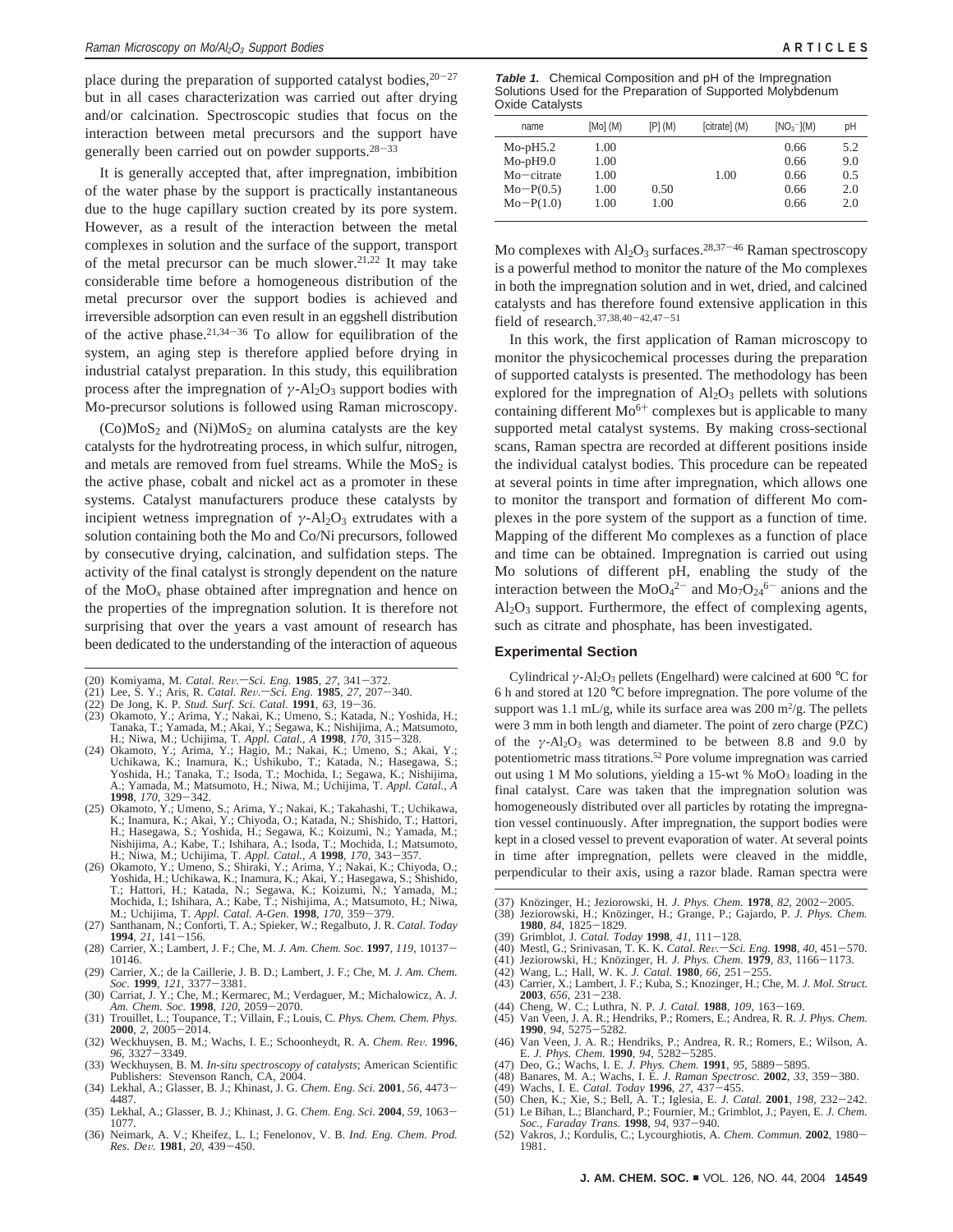

**Figure 1.** Calculated composition of the impregnation solutions used for the preparation of supported molybdenum oxide catalysts as a function of the pH, and corresponding Raman spectra: (a) 1 M Mo solution, (b) 1 M Mo, 1 M citrate solution, (c) 1 M Mo,  $0.5$  M PO $4^{3-}$  solution. The Raman peaks are labeled as well as the reference  $NO<sub>3</sub><sup>-</sup>$  peak located at 1048 cm<sup>-1</sup>.

recorded on the surface of the resulting cross sections. A Kaiser RXN spectrometer equipped with a 785 nm diode laser was used in combination with a Hololab 5000 Raman microscope. A 10× objective was used for beam focusing and collection of scattered radiation, resulting in a spot size on the sample of approximately 50  $\mu$ m. The laser output power was 70 mW. When recording a series of measurements at the same spot on the sample, identical spectra were found, indicating that no damage was done, by, e.g., laser radiation, to the sample during measurements. For a typical measurement, five spectra were accumulated with a 3 s exposure time. Background correction was carried out by subtraction of a reference spectrum recorded on wet  $Al<sub>2</sub>O<sub>3</sub>$ .

**Table 2.** Characteristic Vibrations (cm-1) of Mo Complexes Present in the Solutions under Study

| composition | pН | species                                                       | $\nu(M_0O_{2t})$ |                     |     | $\delta(M_0O_{2t})$ |         |      |
|-------------|----|---------------------------------------------------------------|------------------|---------------------|-----|---------------------|---------|------|
| AHM         |    | 8.0 $MoO42–$                                                  |                  | 896 836             |     | 320                 |         |      |
|             |    | 5.5 $Mo_7O_{24}^{6-}$                                         | 941              | 896                 |     | 358                 |         |      |
|             |    | Mo-citrate 1:1 $0.5 \text{ Mo}_{4}$ (Heitrate), $O_{11}^{4-}$ |                  | 944 901 861 385 373 |     |                     |         | -343 |
|             |    | 4.0 Mo(H <sub>r</sub> citrate) $O_3^{(4-x)-}$                 |                  | 933 901             | 861 | 385                 |         |      |
| $Mo-P2:1$   |    | 6.0 $P_2Mo_5O_{23}^{6-}$                                      |                  | 956 926 874         |     | 395 370             |         |      |
|             |    | 4.0 $H_xP_2Mo_5O_{23}^{(6-x)-}$                               |                  | 936 884             |     |                     | 395 370 |      |
|             |    | 2.0 $H_{y}P_{2}Mo_{5}O_{23}(6-x)$                             |                  | 942 893             |     |                     | 395 370 |      |
|             |    |                                                               |                  |                     |     |                     |         |      |

All impregnation solutions were prepared using appropriate amounts of (NH<sub>4</sub>)<sub>4</sub>Mo<sub>7</sub>O<sub>24</sub><sup>6-</sup>'4H<sub>2</sub>O (Acros, p.a.). Impregnation was carried out with AHM solutions at a pH of 5.2 and 9.0, in the following referred to as Mo-pH5.2 and Mo-pH9.0. The pH of the latter solution was adjusted by addition of NH4OH solution (Lamers & Pleuger, p.a.). A Mo-citrate solution with a Mo/citrate ratio of 1:1 and a pH of 0.5 was prepared using crystalline citric acid (OPG Farma, p.a.). Solutions with a Mo/P ratio of 2:1 and 1:1 were prepared using  $85\%$  H<sub>3</sub>PO<sub>4</sub> (Merck, p.a.). They are referred to as  $Mo-P(0.5)$  and  $Mo-P(1.0)$ , respectively. The pH of the  $Mo-P(1.0)$  solution was adjusted to a pH of 2, the natural pH of the Mo-P(0.5) solution, by addition of NH4OH solution. The chemical composition of the different solutions used is given in Table 1. Reference solutions of different pH's were prepared for the different systems with concentrations of 1 M Mo, 1 M Mo/0.5 M P, and 1 M Mo/1 M citrate, respectively. The composition of these solutions was calculated as a function of pH, making use of a computer program, which contains equilibrium and formation constants for the different complexes.<sup>53,54</sup>

NH4NO3 (Acros, p.a.) was added to all solutions in a concentration of 0.66 M. In this way, the  $NO<sub>3</sub><sup>-</sup>$  peak at 1048 cm<sup>-1</sup> could be used as an internal standard in Raman measurements. To make sure that this method is valid during measurements on  $Al_2O_3$  bodies after impregnation, a homogeneous distribution of  $NO<sub>3</sub><sup>-</sup>$  throughout the support is a prerequisite. This was verified by impregnating the  $Al_2O_3$  pellets with a 0.66 M NH<sub>4</sub>NO<sub>3</sub> solution of pH 1. Already after 10 min, a homogeneous distribution of  $NO<sub>3</sub><sup>-</sup>$  was found, judging from the constant intensity of the peak at  $1048 \text{ cm}^{-1}$  after scaling to the  $\text{Al}_2\text{O}_3$  background. From this, it can be concluded that transport of  $NO<sub>3</sub><sup>-</sup>$  through the pores of the support is fast and there is no noticeable interaction between  $NO<sub>3</sub><sup>-</sup>$  ions and the Al<sub>2</sub>O<sub>3</sub> surface. An even distribution of  $NO<sub>3</sub><sup>-</sup>$  may therefore be assumed. Hence, the  $NO<sub>3</sub><sup>-</sup>$  peak at 1048 cm<sup>-1</sup> can be used as an internal standard.

### **Results**

**1. Raman Spectroscopy on Reference Solutions. A. Mo Solutions.** Figure 1 shows the Raman spectra and the Mo speciation as a function of the solution pH for several reference solutions. According to the Mo speciation calculations,  $Mo<sub>7</sub>O<sub>24</sub><sup>6</sup>$ will be mainly present in 1 M AHM solutions at pH 5.5. The Raman spectrum of  $Mo_7O_{24}^{6-}$  shows peaks at 941 cm<sup>-1</sup> ( $v_s$ MoO<sub>2t</sub>), 896 cm<sup>-1</sup> ( $v_{\text{as}}$  MoO<sub>2t</sub>), and 358 cm<sup>-1</sup> ( $\delta$  MoO<sub>2t</sub>) in accordance with literature.40 Characteristic vibrations of all Mo complexes used in this study are presented in Table 2. At higher pH, formation of  $MoO<sub>4</sub><sup>2–</sup>$  occurs according to eq 1.  $MoO<sub>4</sub><sup>2–</sup>$ shows characteristic vibrational bands at 896 cm<sup>-1</sup> ( $v_s$  MoO<sub>2t</sub>), 836 cm<sup>-1</sup> ( $v_{as}$  MoO<sub>2t</sub>), and 320 cm<sup>-1</sup> ( $\delta$  MoO<sub>2t</sub>). At pH 8 and higher, only  $MoO<sub>4</sub><sup>2–</sup>$  is present in solution.

$$
7\text{MoO}_4^{2-} + 8\text{H}^+ \leftrightarrow \text{Mo}_7\text{O}_{24}^{6-} + 4\text{H}_2\text{O} \tag{1}
$$

<sup>(53)</sup> Pettersson, L.; Andersson, I.; Öhman, L.-O. *Inorg. Chem.* **1986**, 25, 4726–4733.<br>
(54) Cruywagen J. J. Rohwer, E. A.: Wessels. G. F. S. *Polyhedron* **1995**. 14. 4733.

<sup>(54)</sup> Cruywagen, J. J.; Rohwer, E. A.; Wessels, G. F. S. *Polyhedron* **<sup>1995</sup>**, *<sup>14</sup>*, <sup>3481</sup>-3493.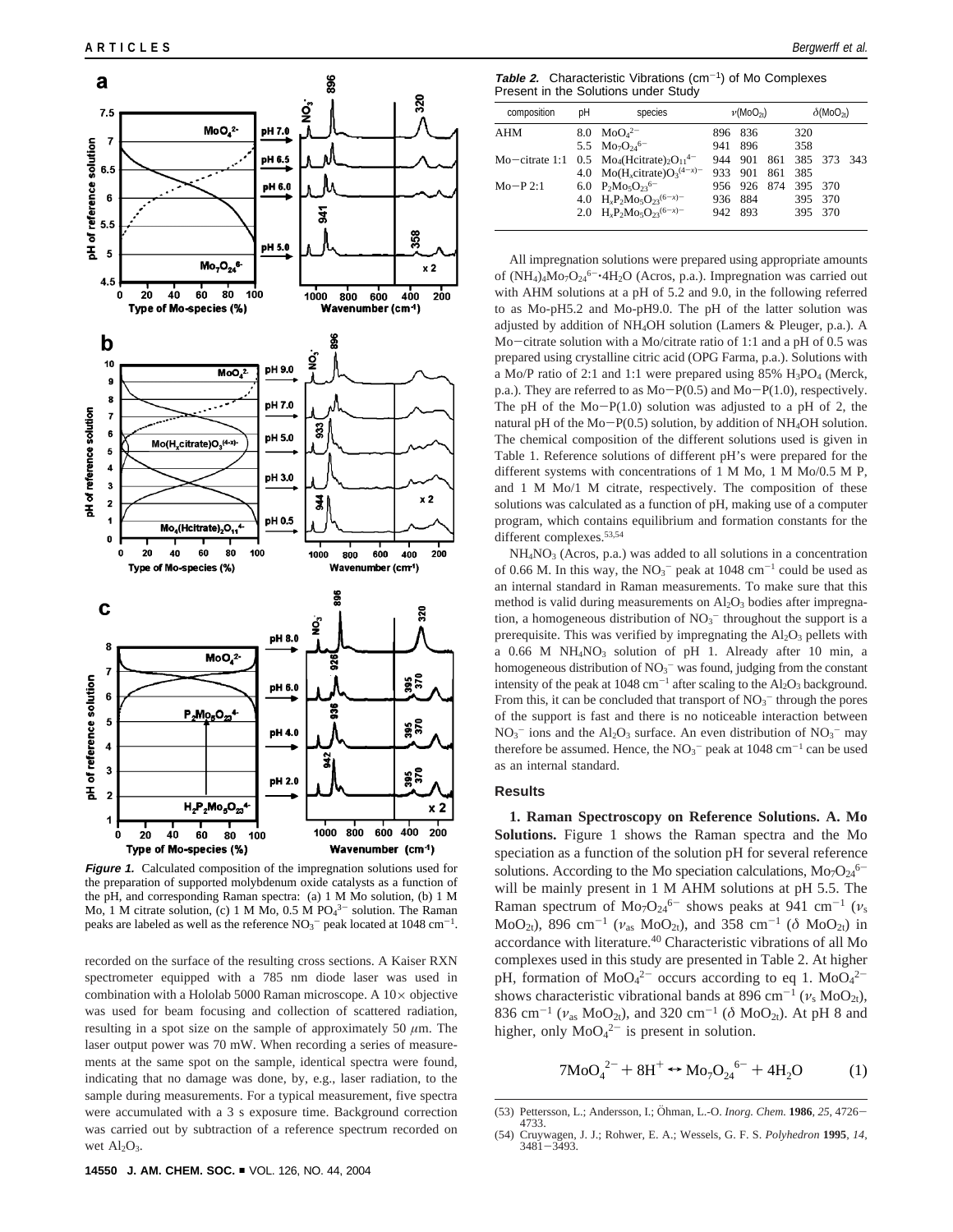

**Figure 2.** Raman spectra of catalyst support bodies impregnated with AHM solutions of different pH. The Raman laser was focused 0, 0.5, and 1.0 mm from the center. Spectra were recorded 10 min after impregnation with a Mo-pH 9.0 solution and 30 min, 240 min, and 24 h after impregnation with a Mo-pH 5.2 solution.

**B. Mo**-**Citrate Solutions.** In a 1:1 Mo-citrate solution, the  $\text{Mo}_{4}(\text{Hcitrate})_{2}\text{O}_{11}^{4-}$  complex is the stable species at pH 0.5-2.0. Its Raman spectrum shows bands at 944 and 901  $\text{cm}^{-1}$  and a small peak at  $861 \text{ cm}^{-1}$ , which seems to be diagnostic for any Mo-citrate complex. The  $\delta(M_0O_{2t})$  vibrations are found at 385, 373, and 343  $cm^{-1}$ . At higher pH, the formation of  $Mo(Hcitrate)O<sub>3</sub><sup>3-</sup> complex will be favored as is obvious from$ eq 2. In addition, higher concentrations of citrate will also favor the formation of the 1:1 Mo-citrate complex. At higher pH deprotonation of the free carboxyl group of the citrate will take place.  $Mo(H_x$ citrate) $O_3^{(4-x)-}$  can be recognized by the  $\nu(M_0O_{2t})$ bands at 933, 901, and 861 cm<sup>-1</sup> and  $\delta(M_0O_{2t})$  vibration at  $385 \text{ cm}^{-1}$ ,<sup>55</sup> irrespective of the protonation state of the citrate ligand. Eventually,  $MoO<sub>4</sub><sup>2-</sup>$  will be formed at pH  $\geq 8.5$  as eq 3 proceeds to the left.

$$
4\text{Mo}(\text{Hcitrate})O_3^{3-} + 8\text{H}^+ \leftrightarrow
$$
  

$$
\text{Mo}_4(\text{Hcitrate})_2O_{11}^{4-} + 2\text{H}_4\text{citrate} + \text{H}_2\text{O} \text{ (2)}
$$

 $\text{MoO}_4^2$ <sup>2-</sup> + Hcitrate<sup>3-</sup> + H<sup>+</sup>  $\leftrightarrow$ 

 $Mo(citrate)O_3^{4-} + H_2O$  (3)

**C. Mo**-**P Solutions.** Our calculations indicate that only  $H_xP_2Mo_5O_{23}^{(6-x)-}$  complexes will be formed in acidic solutions at Mo/P ratios of 2:1 and 1:1. The  $H_xP_2M_0P_5O_{23}^{(6-x)-}$  complex is stable in different protonation states over a wide pH range. Characteristic Raman peaks in the corresponding Raman spectra (Figure 1) can be found at 370 and 395 cm<sup>-1</sup> ( $\delta (MoO<sub>2t</sub>)$ ). At pH 2.0 the  $v_s(M_0O_{2t})$  and  $v_{as}(M_0O_{2t})$  vibrations of the  $H_xP_2M_0$ <sub>5</sub>O<sub>23</sub><sup>(6-*x*)-</sup> complex are found at 942 cm<sup>-1</sup> and 893 cm<sup>-1</sup>, respectively. These bands shift to lower frequency upon deprotonation. The  $P_2M_0s_5O_{23}^{6-}$  complex, present in solution at pH 6, shows bands at 956, 926, and 874 cm<sup>-1</sup>. In basic solutions, all Mo will again be present as  $MoO<sub>4</sub><sup>2</sup>$ , as the equilibrium shifts to the left according to eq 4.

$$
5 \text{ MoO}_4^{2-} + 2 \text{ PO}_4^{3-} + 10 \text{ H}^+ \leftrightarrow
$$
  
P<sub>2</sub>Mo<sub>5</sub>O<sub>23</sub><sup>6-</sup> + 5 H<sub>2</sub>O (4)

**2. Raman Spectroscopy on the Cross Section of Impregnated Support Bodies. A. Mo Solutions.** Figure 2 shows the Raman spectra taken at three positions along the diameter of the support bodies 10 min after impregnation with a Mo-pH 9.0 solution. The values that are indicated in the figure represent the distance from the core of the pellet. In all spectra, only peaks at 896, 836, and 320 cm<sup>-1</sup> are present, characteristic of  $MoO<sub>4</sub><sup>2</sup>$ in solution (Table 2). The intensity of the  $\nu(M_0O_{2t})$  peaks compared to the  $NO<sub>3</sub><sup>-</sup>$  peak serves as an indication of the concentration of Mo in the solution present in the pores of the support. After comparison to the spectra of the reference solutions, as represented in Figure 1, an indication of the amount of Mo that has penetrated the support bodies can be obtained. In this case, it can be concluded that a homogeneous distribution of this anion is obtained throughout the support, as the Mo concentration of the solution inside the pores of the support is similar to that of the impregnation solution.

Raman spectra of the interior of pellets impregnated with a Mo-pH 5.2 solution are also presented in Figure 2. Spectra were recorded after 30 min, 240 min, and 24 h. From the intensity of the peaks it can be concluded that, in this case, the Mo concentration on the inside of the support bodies is much lower than in the Mo-pH5.2 solution used for impregnation. After 30 min, Mo is predominantly present as  $MoO<sub>4</sub><sup>2-</sup>$  near the core of the pellets, as can be concluded from the  $\nu(M_0O_{2t})$  vibration at 896 cm<sup>-1</sup>. An additional feature is observed at 920 cm<sup>-1</sup>. This peak cannot be observed in any Mo solution and must therefore be attributed to a Mo species in interaction with the  $Al_2O_3$ support. In literature, it is ascribed to some form of tetrahedrally surrounded Mo adsorbed onto the support.<sup>40</sup> Near the edge of the pellets, a  $v(MoO_{2t})$  vibration is observed at 942 cm<sup>-1</sup> pointing to the presence of  $Mo<sub>7</sub>O<sub>24</sub><sup>6-</sup>$  (Table 2). In time,  $Mo<sub>7</sub>O<sub>24</sub><sup>6-</sup>$  is also observed near the center of the support bodies. After impregnation (24 h), the spectrum recorded near the core of the support body is similar to that recorded near the edge and  $MoO<sub>4</sub><sup>2-</sup>$  and  $Mo<sub>7</sub>O<sub>24</sub><sup>6-</sup>$  are present in the same amount throughout the pellets.

**B. Mo**-**Citrate Solution.** All Raman spectra of the support bodies impregnated with a Mo-citrate 1:1 solutions show only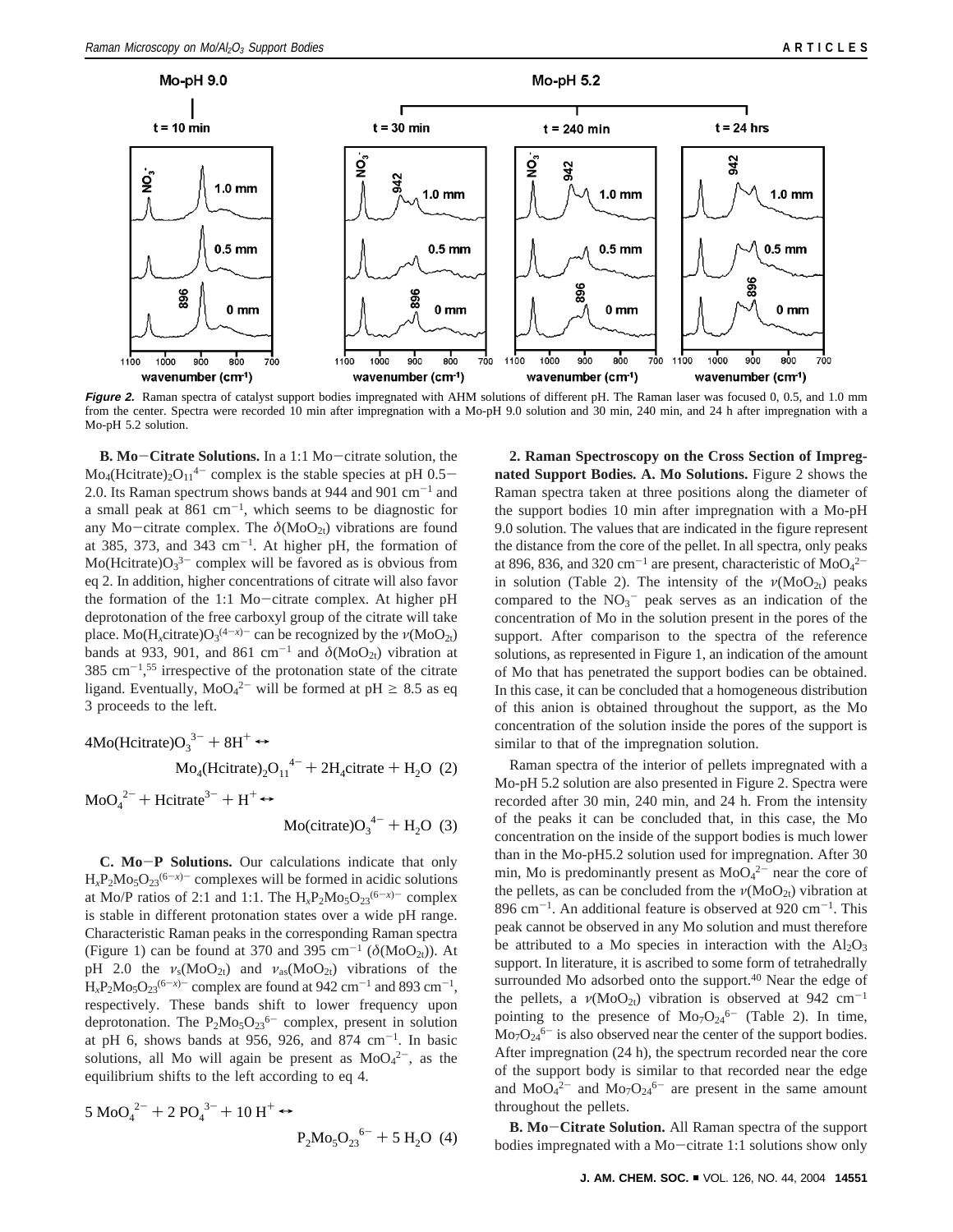

**Figure 3.** Three-dimensional plots illustrating the spatial distribution of the  $Mo_4$ (Hcitrate)<sub>2</sub>O<sub>11</sub><sup>4</sup> complex in 3 mm Al<sub>2</sub>O<sub>3</sub> pellets 15, 60, and 180 min after impregnation with a Mo-citrate solution. The intensity plots are obtained by referencing to the  $NO<sub>3</sub><sup>-</sup>$  Raman band.



Figure 4. Raman spectra of catalyst bodies impregnated with a Mo-P(1.0) solution. The Raman laser was focused 0, 0.5, and 1.0 mm from the center. Spectra were recorded 30, 90, and 360 min after impregnation.

the characteristic  $\nu(M_0O_{2t})$  vibrations of the Mo<sub>4</sub>(Hcitrate)<sub>2</sub>O<sub>11</sub><sup>4–</sup> at 944, 901, and 861 cm<sup>-1</sup> (Table 2). As  $Mo_4(Heitrate)_2O_{11}^{4-}$ is the only Mo complex present, an estimate of its amount can be obtained by taking the ratio of the area of the  $\nu(M_0O_{2t})$ (integration width:  $840-970 \text{ cm}^{-1}$ ) and the area of the  $NO_3^-$ <br>(integration width:  $1038-1058 \text{ cm}^{-1}$ ) Raman bands. In this (integration width:  $1038-1058$  cm<sup>-1</sup>) Raman bands. In this way, a distribution profile of the  $Mo_4(Hcitrate)_{2}O_{11}^{4-}$  complex over the cross section of the catalyst bodies may be obtained at different times after impregnation. In Figure 3, the distribution of the complex over the profile of an  $Al_2O_3$  pellet is illustrated in a three-dimensional plot at 15, 60, and 180 min after impregnation. From these plots, it is clear that a radial distribution of the Mo complex is established at all times. In this way, the use of cross-sectional scans as a faster way to monitor the distribution of Mo complexes throughout the pellets is validated. The  $Mo_4(Heitrate)_2O_{11}^{4-}$  concentration gradient over the support bodies decreases as a function of time. A reasonably homogeneous distribution of the complex is reached 180 min after impregnation.

**C. Mo**-**P Solutions.** In Figure 4, Raman spectra recorded along the diameter of the interior of support bodies are presented

30, 90, and 360 min after impregnation with a  $Mo-P(1.0)$ solution. At 30 min after impregnation,  $\nu(M_0O_{2t})$  peaks at 956, 928, and 878  $cm^{-1}$  are observed near the edge of the pellets. The  $\delta(M_0O_{2t})$  vibrations at 370 and 395 cm<sup>-1</sup> that are observed reveal that Mo is present as a  $H_xP_2M0_5O_{23}^{(6-x)-}$  heteropolyanion (Table 2). At the same time, hardly any Mo complexes are observed near the core of the catalyst bodies. At 90 min after impregnation,  $\delta(M_0O_{2t})$  vibrations at 370 and 395 cm<sup>-1</sup> are observed over the entire profile, indicating the presence of  $H_xP_2Mo_5O_{23}^{(6-x)-}$  throughout the support bodies (Table 2). The main  $v(MoO_{2t})$  vibration is observed at 929 cm<sup>-1</sup> for all positions inside the alumina support. Near the core, a slightly higher Raman intensity is observed at  $935-940$  cm<sup>-1</sup>. A reasonably homogeneous distribution of Mo complexes can be assumed from the relative intensity of the  $\nu(M_0O_{2t})$  vibrations. After 360 min, the feature at  $935-940$  cm<sup>-1</sup> has disappeared, and identical Raman spectra are recorded over the entire cross section.

Figure 5 shows the Raman spectra recorded along the diameter of the interior of the catalyst bodies 30, 90, and 360 min after impregnation with a Mo-P(0.5) solution. No  $ν(MoO<sub>2t</sub>)$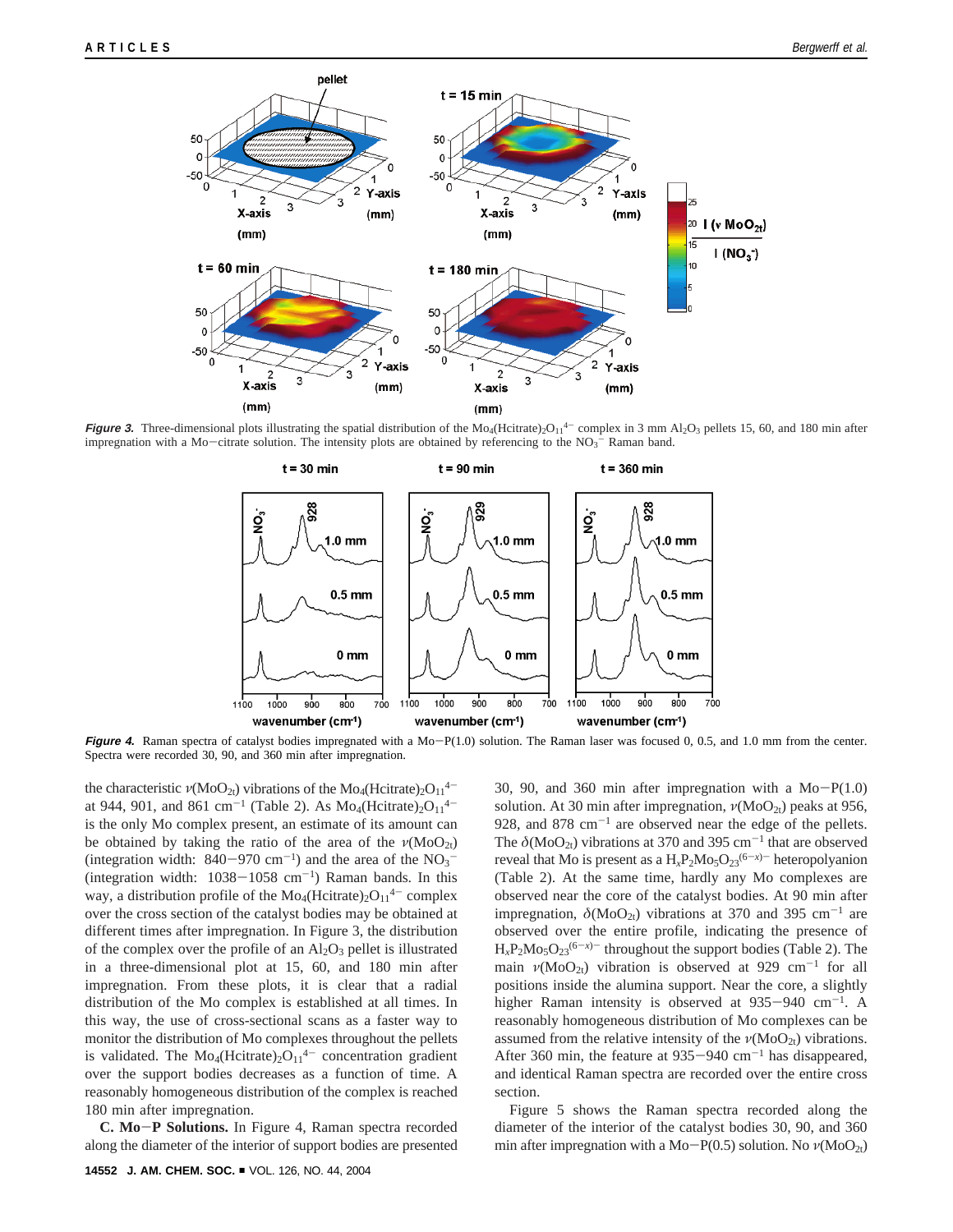

**Figure** 5. Raman spectra of catalyst bodies impregnated with a Mo-P(0.5) solution. The Raman laser was focused 0, 0.5, and 1.0 mm from the center. Spectra were recorded 30, 90, and 360 min after impregnation.



Figure 6. Raman spectra recorded of the external surface of catalyst bodies impregnated with a Mo-pH 5.2 solution after 30 min (a), Mo-pH 9.0 solution after 45 min (b), Mo-citrate solution after 120 min (c) and 240 min (d), Mo-P(1.0) solution after 45 min (e) and 360 min (f), and Mo-P(0.5) solution after 40 min (g), 180 min (h), and 300 min (i).

peaks are observed on the inner part of the pellets after 30 min. Near the edge, a broad  $\nu(MoO_{2t})$  peak is observed with a maximum at  $931 \text{ cm}^{-1}$ . After 360 min, Mo complexes are present throughout the profile of the support bodies. However, from the intensity ratio of the  $\nu(M_0O_{2t})$  and  $NO_3^-$  peaks, it is clear that the loading is considerably lower than what could be assumed from the concentration in the impregnation solution that was used. The maximum is found at 930  $cm^{-1}$  at all positions, with a shoulder at  $940 \text{ cm}^{-1}$  observed near the core of the pellets. The  $\delta(M_0O_{2t})$  vibrations at 370 and 395 cm<sup>-1</sup> indicate that Mo is predominantly present as  $H_xP_2Mo_5O_{23}^{(6-x)-}$ in all cases (Table 2).

**3. Raman Spectroscopy on the Outer Surface of Support Bodies.** Raman spectra recorded at the exterior of the catalyst bodies impregnated with different Mo solutions are presented in Figure 6. Again, after impregnation with a Mo-pH 9.0 solution, only Raman peaks corresponding to  $MoO<sub>4</sub><sup>2-</sup>$  are observed at 896, 836, and 320  $cm^{-1}$  (Table 2). After impregnation with a Mo-pH 5.2 solution, intense Raman peaks are observed at 947, 899, 570, and 356 cm<sup>-1</sup>. In the literature, they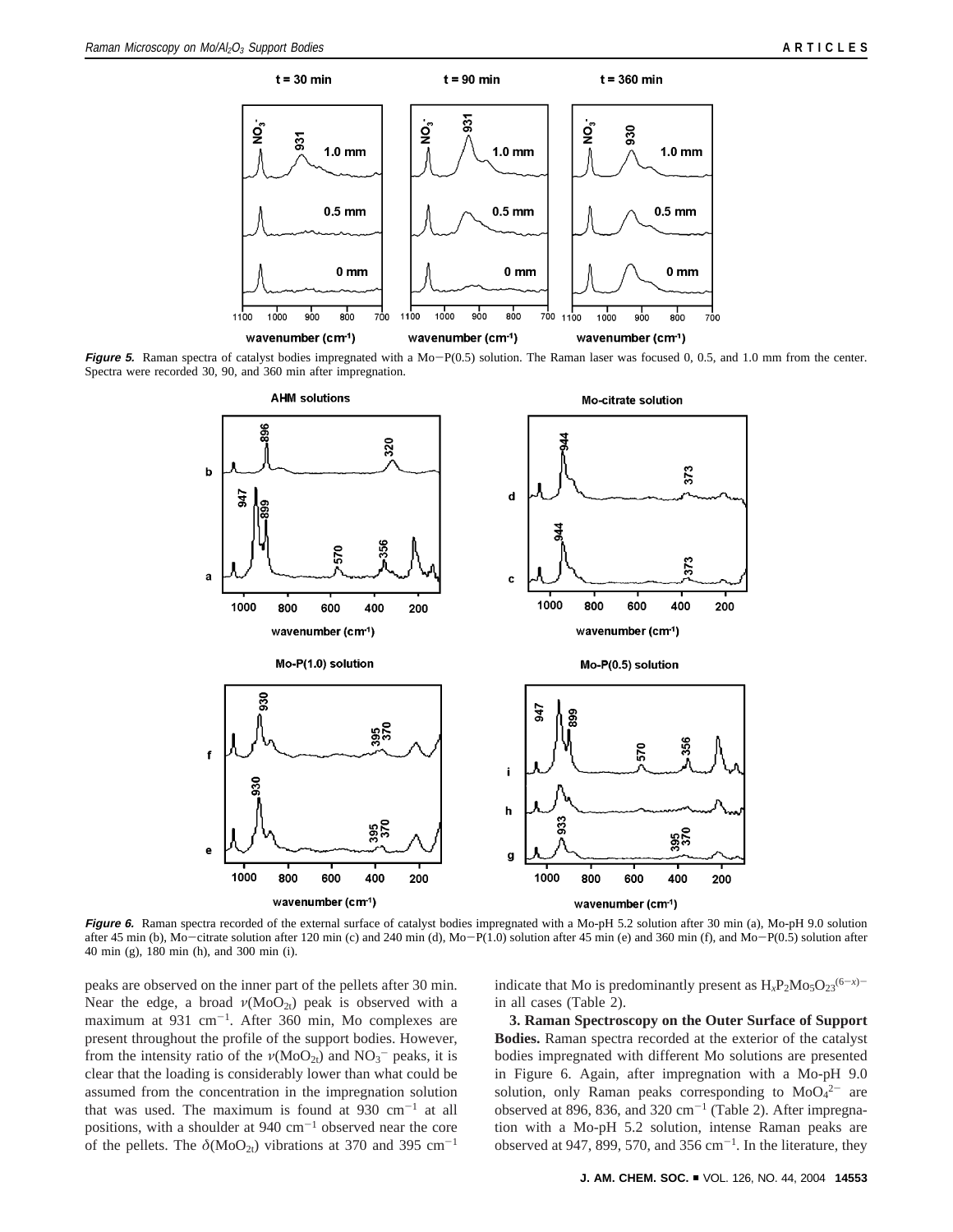are ascribed to the formation of  $Al(OH)_6Mo_6O_{18}^{3-}$ , an Andersontype heteropolyanion.<sup>28,51</sup> The peak at 570 cm<sup>-1</sup> is generally regarded to originate from a *<sup>ν</sup>*(Al-O) vibration.51 After impregnation with a Mo-citrate solution, the Raman spectrum of  $\text{Mo}_{4}(\text{citrate})_{2}\text{O}_{11}^{4-}$  with peaks at 944, 901, 861, and 373 cm<sup>-1</sup> is observed at all times on the exterior surface.  $H_xP_2Mo_5O_{23}^{(6-x)-}$ is the only species on the outside of pellets impregnated with a Mo-P(1.0) solution, yielding a Raman spectrum with characteristic vibrations at 955, 930, 878, 395, and 370 cm<sup>-1</sup>. During the first 90 min after impregnation with a  $Mo-P(0.5)$  solution,  $H_xP_2Mo_5O_{23}^{(6-x)-}$  is the only observed Mo species. After 180 min, the formation of  $Al(OH)_6Mo_6O_{18}^{3-}$  is observed, and after 300 min, this compound seems to be present in large amounts on the outer surface of the support bodies.

# **Discussion**

**1. Physicochemical Processes in Catalyst Bodies after Impregnation. A. Mo Solutions.** Impregnation with a Mo-pH 9.0 solution results in a homogeneous distribution of  $MoO<sub>4</sub><sup>2</sup>$ throughout the support bodies within 10 min (Figure 2). As the pH of the impregnation solution is close to the PZC of alumina, the surface charge of the support is nil and interaction between the  $Al_2O_3$  surface and the  $MoO_4^{2-}$  anions solution is not significant.<sup>56</sup> Not hampered by adsorption, the  $MoO<sub>4</sub><sup>2-</sup>$  anions will travel with the convective flow of the water phase, and fast transport of the complex through the pores of the support can take place. As there is little interaction with the support, the spectrum of  $MoO<sub>4</sub><sup>2-</sup>$  observed in the freshly prepared catalyst is identical to that of the same compound in solution.

On the contrary, impregnation with a Mo-pH5.2 solution results in slow transport of Mo anions through the pores of the support (Figure 2), as a result of adsorption of Mo anions onto the  $Al_2O_3$  surface. Interaction between the  $Al_2O_3$  support and Mo anions in solution can take place according to eq 5.45 This reaction is facilitated by the lower pH of this impregnation solution. As a consequence of this interaction between the anions in solution and the surface of the support, transport of the anions will be slow. Water will be distributed rapidly throughout the support, due to the viscous flow that results from the capillary forces. Consequently, in the first period after impregnation, the Mo concentration is very high at the external surface of the extrudates

$$
2Al_sOH + MoO_4^{2-} \leftrightarrow (Al_s)_2MoO_4 + 2OH^-
$$
 (5)

In accordance with eq 5, the adsorption of  $MoO<sub>4</sub><sup>2-</sup>$  is accompanied with an increase in pH inside the pores of the  $Al<sub>2</sub>O<sub>3</sub>$ . As a result, the equilibrium in eq 1 will shift to the left, and more  $MoO<sub>4</sub><sup>2–</sup>$  will be formed. Hence, as the Mo front travels through the support,  $Mo<sub>7</sub>O<sub>24</sub><sup>6-</sup>$  will be converted into free and adsorbed  $MoO<sub>4</sub><sup>2</sup>$ . Near the center of the pellets, only these species are indeed observed in the first hours after impregnation. After titration of all basic hydroxyls with  $MoO<sub>4</sub><sup>2</sup>$ ,  $Mo<sub>7</sub>O<sub>24</sub><sup>6</sup>$ can be stable inside the pores of the alumina support. In time,  $\text{Mo}_{7}\text{O}_{24}^{6-}$  can therefore diffuse toward the core of the pellets without disintegration. Electrostatic adsorption of  $Mo<sub>7</sub>O<sub>24</sub><sup>6</sup>$ entities is reported to occur on coordinatively unsaturated  $Al^{3+}$ sites of an  $Al_2O_3$  surface.<sup>45</sup> The fact that the position of its  $\nu(M_0O_{2t})$  peak has not changed as compared to the impregnation solution indicates that only a Coulombic interaction exists between this complex and the support.

Finally, formation of the  $Al(OH)_6Mo_6O_{18}^{3-}$  Anderson-type heteropolyanion, due to ligand-promoted dissolution of the  $Al_2O_3$  support, is often observed when impregnation with an acidic AHM solution is carried out.28 Formation of this complex is reported to take place in an acidic environment where hydrated  $Al^{3+}$  ions react with  $MoO<sub>4</sub><sup>2-</sup>$  in solution in accordance with eq 6.

$$
6\text{MoO}_4^{2-} + \text{Al}^{3+} + 6\text{H}^+ \leftrightarrow \text{Al(OH)}_6{\text{Mo}_6\text{O}_{18}}^{3-} \tag{6}
$$

Formation of Al(OH)<sub>6</sub>Mo<sub>6</sub>O<sub>18</sub><sup>3-</sup> is observed on the outside of the pellets, probably due to both the high local Mo concentration and the favorable pH. As the solubility of  $Al(OH)_{6}Mo_{6}O_{18}^{3-}$  is low, precipitation of this species will instantly take place. Large clusters of this compound will thus be formed on the outside of the support bodies in which a considerable amount of the Mo that is present in the system will be contained. For this reason, the Mo concentration inside the pellets is found to be low, as can be seen from the relative intensity ratio of the  $\nu(MOO_{2t})$  and  $NO_3$ <sup>-</sup> peaks (Figures 1 and 2). It is important to stress here that the formation of the  $Al(OH)_{6}Mo_{6}O_{18}^{3-}$  compound is detrimental to the activity of the final catalyst as calcination of this compound will result in the formation of  $MoO<sub>3</sub>$  clusters.<sup>43</sup>

**B. Mo**-**Citrate Solution.** After impregnation with a solution of  $Mo_4(Heitrate)<sub>2</sub>O<sub>11</sub>,<sup>4-</sup>$  a very slow transport of this complex is observed through the pores of the support, until finally a homogeneous distribution is obtained 180 min after impregnation (Figure 3). Diffusion is slower than that for the  $MoO<sub>4</sub><sup>2</sup>$ species in the case of Mo-pH 9.0 and Mo-pH 5.2 solutions, as there will be a considerable electrostatic interaction between the positively charged support surface and the  $Mo_4(Heitrate)_2O_{11}^{4-}$ complex, due to the low pH of the impregnation solution.56 It can be expected that protonation of the surface hydroxyl groups will result in an increase of the pH of the impregnation solution inside the pores of the support. Formation of  $Mo(Hcitrate)O<sub>3</sub><sup>3</sup>$ might then be expected, as the equilibrium in eq 2 is shifted to the right. However, this complex is not observed at any moment after impregnation. Apparently, the pH of the impregnation solution is sufficiently low to counteract the buffering influence of the support. Immediately after impregnation, the Mo concentration will be extremely high near the edges of the support bodies. Nevertheless, precipitation of Mo compounds is avoided as the solubility of  $Mo^{6+}$  is greatly enhanced due to the complexing ability of the citrate ligands.

**C. Mo**-**P Solutions.** When a molar ratio of Mo/P 1:1 or 2:1 is used in the impregnation solution, excess  $H_xPO_4^{(3-x)-}$  will be present as only 40% and 90% of the phosphorus will, respectively, be contained in the  $H_xP_2Mo_5O_{23}^{(6-x)-}$  complexes. This free phosphate is known to react with the hydroxyl groups of the  $Al_2O_3$  support to form an amorphous  $AlPO_4$  layer,  $57,58$ as indicated by eq 7. This reaction leads to a decrease in the free phosphate concentration and an increase in pH of the solution inside the pores of the support. As a result, the stability of the  $H_xP_2Mo_5O_{23}^{(6-x)-}$  will be decreased, as the equilibrium

<sup>(55)</sup> Murase, K.; Ando, H.; Matsubara, E.; Hirato, T.; Awakura, Y. *J. Electrochem. Soc.* **2000**, *147*, 2210–2217.<br>(56) Park, J.; Regalbuto, J. R. *J. Colloid Interface Sci.* **1995**, *175*, 239–252.

<sup>(57)</sup> Kraus, H.; Prins, R. *J. Catal.* **<sup>1996</sup>**, *<sup>164</sup>*, 251-259. (58) Kraus, H.; Prins, R. *J. Catal.* **<sup>1997</sup>**, *<sup>170</sup>*, 20-28.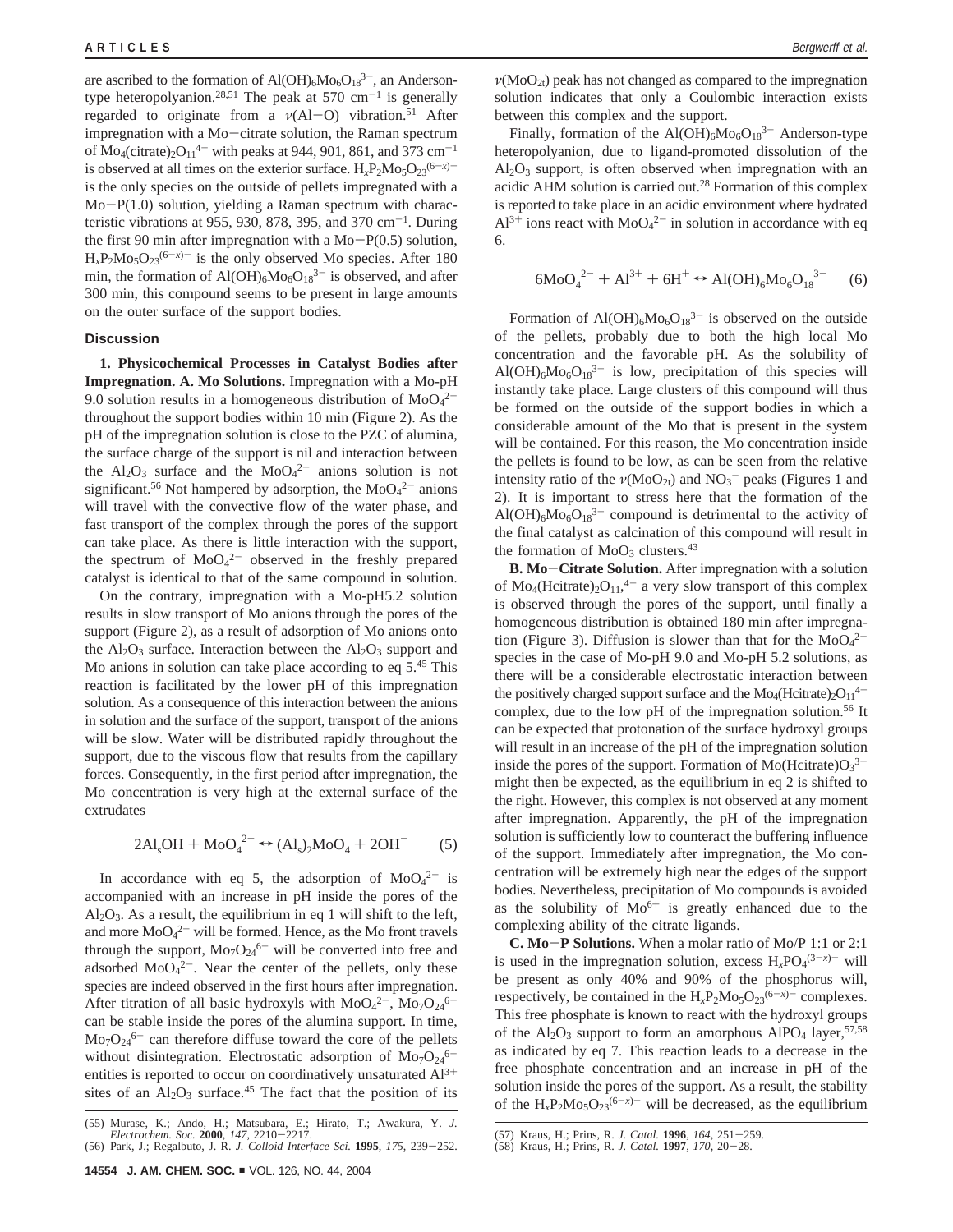in eq 8 is shifted to the right. The free phosphate, which is formed upon disintegration of  $H_xP_2Mo_5O_{23}^{(6-x)-}$ , is again available for reaction with the support, speeding up this reaction cycle. Finally, an equilibrium state will be reached in which the phosphate concentration in the impregnation solution determines the stability of the  $H_xP_2Mo_5O_{23}^{(6-x)-}$  inside the pores of the support. This is in accordance with literature, in which it is stated that interaction of  $H_xP_2Mo_5O_{23}^{(6-x)-}$  with the hydroxyl groups of the  $Al_2O_3$  supports will result in the disintegration of the complex, when no excess free phosphate is present.<sup>44,46</sup> It is also reported that physisorption of  $H_xP_2Mo_5O_{23}^{(6-x)-}$  and  $Mo<sub>7</sub>O<sub>24</sub><sup>6-</sup>$  can take place on the AlPO<sub>4</sub> layer that has been formed.46

$$
Al_sOH + HPO_4^{2-} + H^+ \leftrightarrow Al_sHPO_4^{-} + H_2O \qquad (7)
$$

$$
7P_2Mo_5O_{23}^{6-} + 15H_2O \leftrightarrow
$$
  

$$
5Mo_7O_{24}^{6-} + 14HPO_4^{2-} + 16H^+(8)
$$

Impregnation with a  $Mo-P(1.0)$  solution results in a reasonably homogeneous distribution of  $H_xP_2Mo_5O_{23}^{(6-x)-}$  throughout the support after 90 min. Disintegration of the complex (eq 8) is prevented, as enough free phosphate is present. However, the reaction between free phosphate and the support is accompanied with an increase in the pH of the impregnation solution inside the pores of the support, as is obvious from eq 7. For this reason, the  $\nu(MoO_{2t})$  vibration is shifted to lower frequency due to deprotonation of the  $H_xP_2Mo_5O_{23}^{(6-x)-}$  complex (Figure 4). From the position of the main  $\nu(M_0O_{2t})$ vibration band at 929 cm<sup>-1</sup>, it can be concluded that the pH of the solution in the pores of the  $Al_2O_3$  is raised to a pH of about 5. Above the AlPO<sub>4</sub> overlayer that is formed,  $H_xP_2Mo_5O_{23}^{(6-x)-}$ can be stable inside the pores of the support. Possibly, the diffusion of free phosphate somewhat lags behind that of the  $H_xP_2Mo_5O_{23}^{(6-x)-}$  complex. The feature at 935-945 cm<sup>-1</sup>, observed near the core of the pellets after 90 min, may then be explained by the formation of  $Mo<sub>7</sub>O<sub>24</sub>,<sup>6-</sup>$  as a result of a low local free phosphate concentration.

When impregnation is carried out with a  $Mo-P(0.5)$  solution, diffusion of Mo complexes is found to be slower and the amount of Mo that finally diffuses to the inside of the catalyst bodies is considerably lower. Not enough free phosphate is present in the impregnation solution to prevent disintegration of  $H_xP_2Mo_5O_{23}^{(6-x)-}$ . Mo<sub>7</sub>O<sub>24</sub><sup>6-</sup> will therefore be formed. As was observed in the impregnation with a Mo-pH 5.2 solution, diffusion of  $Mo_7O_{24}^{6-}$  is a slow process. Hence, a high concentration of Mo is again established near the edge of the pellets. Reaction of the  $Mo<sub>7</sub>O<sub>24</sub><sup>6-</sup>$  species with dissolved  $Al<sup>3+</sup>$ once again results in the formation of considerable amounts of  $Al(OH)_{6}Mo_{6}O_{18}^{3-}$  on the outside of the catalyst bodies.

**2. Evaluation of the Time-Resolved Raman Microscopy Method.** In former fundamental studies into the interaction between Mo anions and an  $Al_2O_3$  support during catalyst preparation, characterization has predominantly been carried out on powder supports or on crushed extrudates.28,43-46,51 In this way, discrimination between processes occurring on the outer surface or in the pore system of particles is impossible. As was illustrated in this work, after the impregnation of support bodies, several physicochemical processes play a role that could not be monitored in these studies, due to this lack of spatial resolution. Moreover, as diffusion lengths will be short, adsorption and reaction of Mo complexes with the support are instantaneous, when impregnation is carried out on a powder support. During impregnation of support bodies, long diffusion lengths will act as a slow motion on the system, and the time and place dependency of different molybdenum oxide species yields additional information on their origin and formation.

As in industry impregnation is usually carried out on extrudates of millimeter scale, studies on powder supports are of limited value in large-scale catalyst preparation. In principle, Raman microscopy can easily be applied to study the Mo speciation of dried and calcined catalyst support bodies, although dehydration or even ignition of the sample may be a serious problem. Hence, the spatially resolved Raman method presented in this study can be used to monitor the distribution of Mo complexes over the catalyst bodies throughout their preparation process. This yields interesting opportunities for quality control in industrial catalyst preparation. Insight into the physicochemical processes that play a role during preparation of catalyst bodies allows for a more controlled preparation of industrial catalysts in the future.

Raman microscopy may easily be combined with other characterization techniques that can be applied in a spatially resolved mode, such as IR and UV-vis. IR microscopy, for instance, could be used to study the distribution of complexing agents. Application of UV-vis microscopy would make it possible to follow the distribution of Co and Ni complexes during preparation of Co- and Ni-promoted  $M_0S_2/Al_2O_3$  HDS catalysts. Both types of characterization work are in progress in our group. More in general, we believe that the proposed characterization method is very valuable and applicable to other supported catalysts as well.

## **Conclusions**

The interaction between aqueous Mo complexes and  $Al_2O_3$ can have severe consequences on the impregnation of millimeter-scale  $\text{Al}_2\text{O}_3$  support bodies. A strong interaction between the Mo anions and the support will result in a slow transport of these compounds. As a result, the concentration of Mo complexes near the outer surface of the support bodies will be dramatically increased. For this reason, measures have to be taken to prevent precipitation of Mo complexes near the outer phase of the support bodies. A high concentration of Mo in combination with long contact times results in the formation of  $Al(OH)_{6}Mo_{6}O_{18}^{3-}$  clusters, which will be converted into  $MoO_{3}$ upon calcination.

This unwanted process may be avoided in three ways. First of all, the interaction between the anions and the support can be diminished by choosing an impregnation solution with a pH that is larger than the PZC of the support. In this case, the anions will have no interaction with the neutral surface or slightly negatively charged surface, and diffusion will be fast. A homogeneous distribution of the anions will be established within minutes after impregnation, as was illustrated in this study by the impregnation with a Mo-pH 9.0 solution. However, a weak interaction between the metal precursor and the support could be a problem during drying, as the Mo complexes are not anchored to the support. The complex pore system of the support will result in the flow of impregnation solution and possibly agglomeration of Mo oxides. A second approach is to